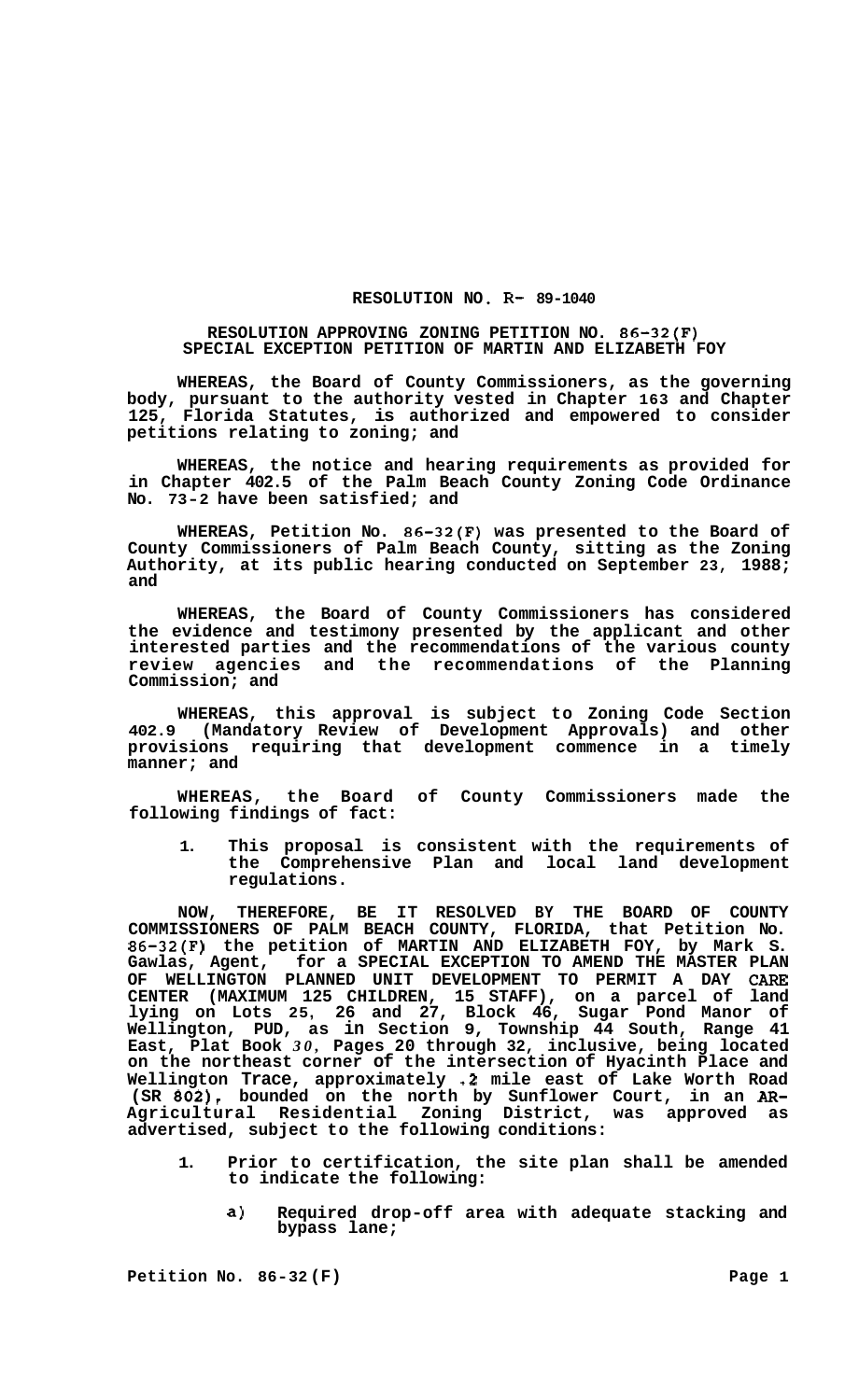- **b) six foot high wooden fence around the entire outdoor play area;**
- **c) Required perimeter landscape strips which shall include: canopy trees thirty (30) feet on center around the entire perimeter of the site, hedge material twenty-four (24) inches high spaced twenty-four (24) inches on center;**
- **d) Required perimeter dimension along Hyacinth Place;**
- **e) Dimensions for all required back-up distances; and**
- **f) Directional signage.**
- **g) The relocation of the 5,000 square foot day care center to accommodate access from Wellington Trace; and,**
- **h) Deletion of access off Sunflower Court.**
- **2. Security lighting shall be low intensity and directed away from adjacent properties and streets, shining only on the site and shall not exceed twenty (20) feet in height.**
- **3. Use of the site shall be limited to a child day care center supporting a maximum of 125 children and 15 staff members.**
- **4. No outdoor loudspeaker system shall be permitted on- site.**
- **5. The trash receptacle shall be completely screened by a six (6) foot high solid wood fence and located away from the outdoor play area.**
- *6.*  **The developer shall preserve existing vegetation on site and shall incorporate the vegetation into the project design. Clearing shall be limited to the developable area, retention areas, right-of-way, and building pods. Areas of existing vegetation to be**  building pods. Areas of existing vegetation to be preserved shall be shown upon the approved development **plan prior to Site Plan Review Committee certification. These preservation areas shall receive appropriate protection from damage and disturbance in accordance with Section 500.36. of the Zoning Code during the site development and construction phase.**
- *7.*  **The petitioner shall submit an Alternative Landscape Betterment Plan at the time of Site Plan Review Committee submittal to allow some flexibility in the elimination of parking stalls and subsequent relocation of interior landscape islands which will allow for the preservation of native plant material.**
- a. **Prior to Site Plan Review Committee, the petitioner**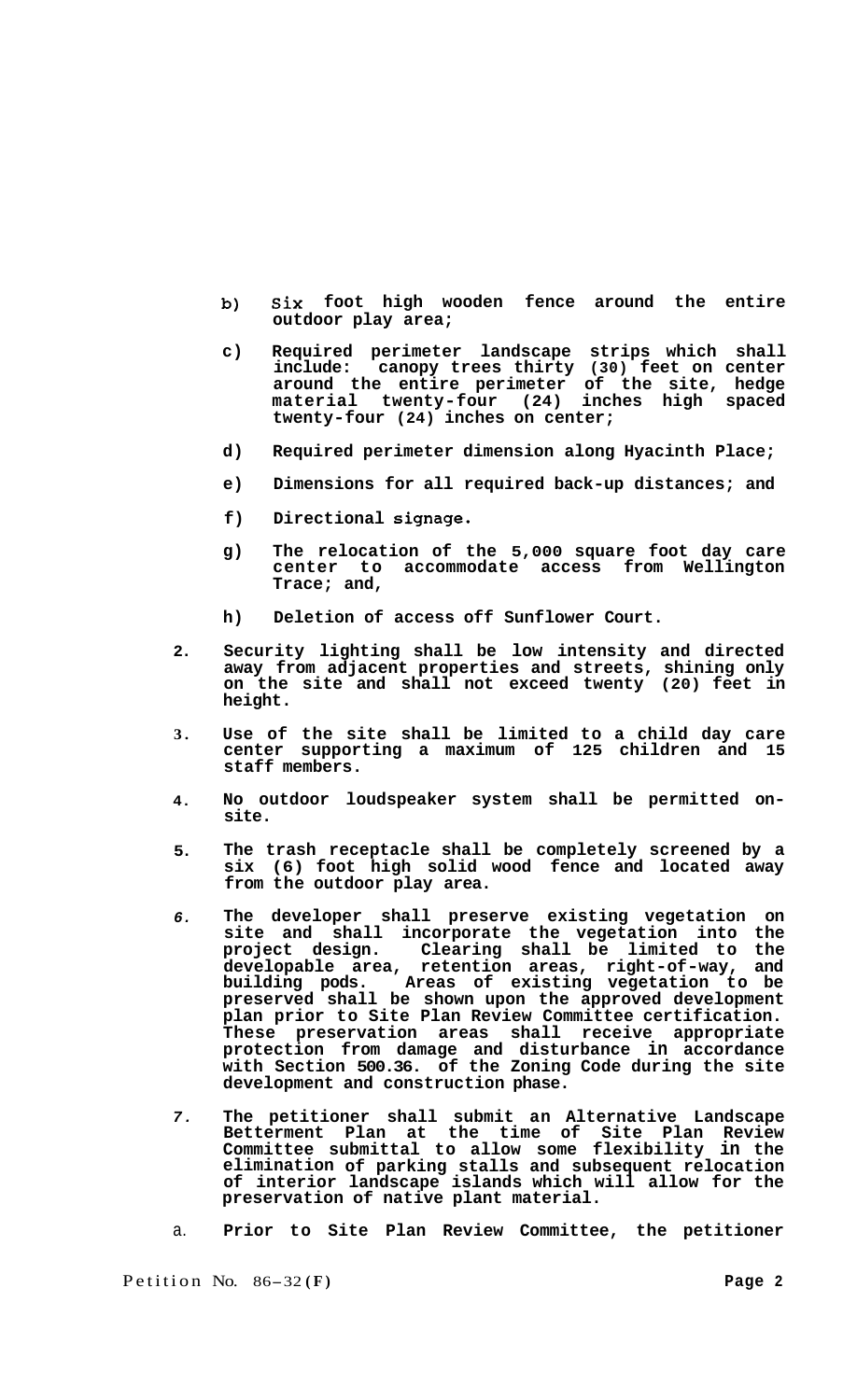shall amend the site plan to indicate the location of **all preserved vegetation.** 

- **9. Prior to Site Plan Review Committee, the petitioner shall amend the site plan to indicate the loca.:ion of the 4,375 square feet of indoor activity area. The petitioner shall also indicate in a tabular form the spatial requirements for all offices, supply rooms, mechanical rooms, lavatories, hallways, foyers, etc. If the total square footage of these accessory functions exceeds 625 square feet, a subsequent reduction in the student population shall be indicated to support these additional spatial needs.**
- **10. Prior to Site Plan Review Committee approval, the petitioner shall secure the necessary releases from the appropriate utilities to allow for the installa-:ion of landscaping in the 12 foot wide easement located around the perimeter of the site.**
- **11. No dumpster pick-up will be permitted between ths hours of** *8:OO* **p.m. and** *8:OO* **a.m.**
- **12. Sewer service is available to the property. Therefore, no septic tank shall be permitted on the site.**
- **13. Water service is available to the property. Therefore, no well shall be permitted on the site to provide potable water.**
- **14. The developer shall provide discharge control and**  treatment for the stormwater runoff in accordance with **all applicable agency requirements in effect at the time of the permit application. However, at a minimum, this development shall retain onsite the stormwater runoff generated by a three (3) year-one (1) hour storm with a total rainfall of 3 inches as required by the Permit Section, Land Development Division. In the event that the subject site abuts a Department of Transportation maintained roadway, concurrent a:?proval from the Florida Department of Transportation wi.11 also be required. The drainage system shall be maintained in an acceptable condition as approved by the County Engineer. In the event that the drainage system is not adequately maintained as determined by the County Engineer, this matter will be referred to the Code Enforcement Board for enforcement.**
- **15. The property owner shall construct a left turr. lane, west approach on Wellington Trace at Hyacinth Place concurrent with onsite paving and drainage improvements. Construction shall be completed p:rior to the issuance of a Certificate of Occupancy.**
- **16. The property owner shall pay a Fair Share Fee in the amount and manner required by the "Fair Share**  Contribution for Road Improvements Ordinance" as it **presently exists or as it may from time to time be**